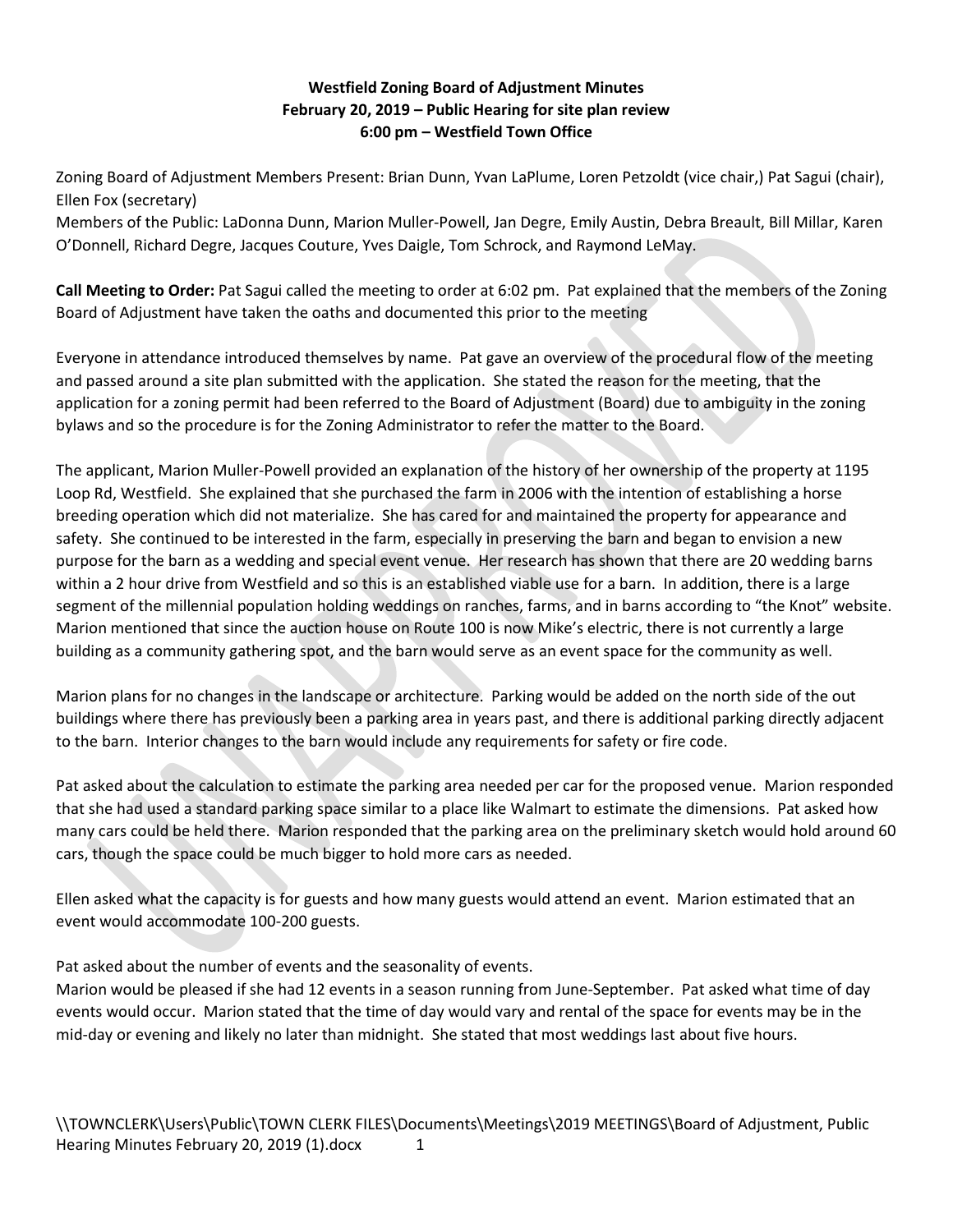Yvan asked about events being inside, and the possibility of noise. Marion responded that the events will be inside the barn for the most part, containing much of the noise. Also, she pointed out that all her neighbors are in attendance and will have the opportunity to voice their concerns.

Ellen asked about use of the outdoor space at the property and how Marion anticipates that guests would use the outdoor space and have access to the river. Marian responded that she does not have a clear idea of how the outdoor space would be used, though she imagines that some will take photographs outdoors and some may have an outdoor ceremony, however the primary activity of the event will be inside the barn.

Ellen asked about any steps Marion has taken to measure the pre-existing traffic at the intersection of Loop and Cemetery Roads and how the amount and timing of traffic would be affected by the proposed change of use. Marion responded that she has observed the milk truck and school bus in the morning, and shared anecdotal information that there is very little traffic on Loop Rd, only residents basically, though she has not researched traffic.

Loren mentioned that the property would need to attain approvals from all the appropriate state agencies for fire safety. Marion described an initial visit with Assistant State Fire Marshal Tim Angell this past October as positive. Marion also shared her interactions with state agencies for wastewater permitting and Act 250. Marion shared that she has a list of state personnel, and Marion also described some of her interactions around the planning of a wastewater system for the site.

Pat pointed out the sites marked on the site plan as "acceptable for performance based mound sewer system" and inquired about any engineering work done at the site. Marion responded that she has ideas about a potential wastewater system that would not be approved by Act 250. Pat asked for further clarification on the notation of the site plan and Marion responded that the site plan was just preliminary testing and a professional site plan would be submitted when it is developed.

Pat opened the meeting for comments from the audience to the Board.

Richard Degre commented that the parking area can easily be expanded, and the barn lower parking area is a concrete pad. He stated that he held 10 weddings at his place last summer with 150 or 175 cars and they saw no problems or complaints. He supports the ability of the barn to host community events.

Bill Millar commented that he appreciates Marion's upkeep of the barn and he also does not foresee any traffic issue based on experience with weddings at Degree's. He doesn't foresee a problem with noise. He states that the Kennison's chloride application on the road keeps the dust down effectively. He comments that twelve or fifteen events do not pose a significant impact and will help the economy in Westfield.

Yves Daigle voiced support for preserving the barn and that the State of Vermont supports this effort. He inquired if Marion had applied for a grant for this work. Marion responded that she has independently funded restoration of the barn. Yves stated that he supports what Marion has proposed and believes it is good for the Town of Westfield.